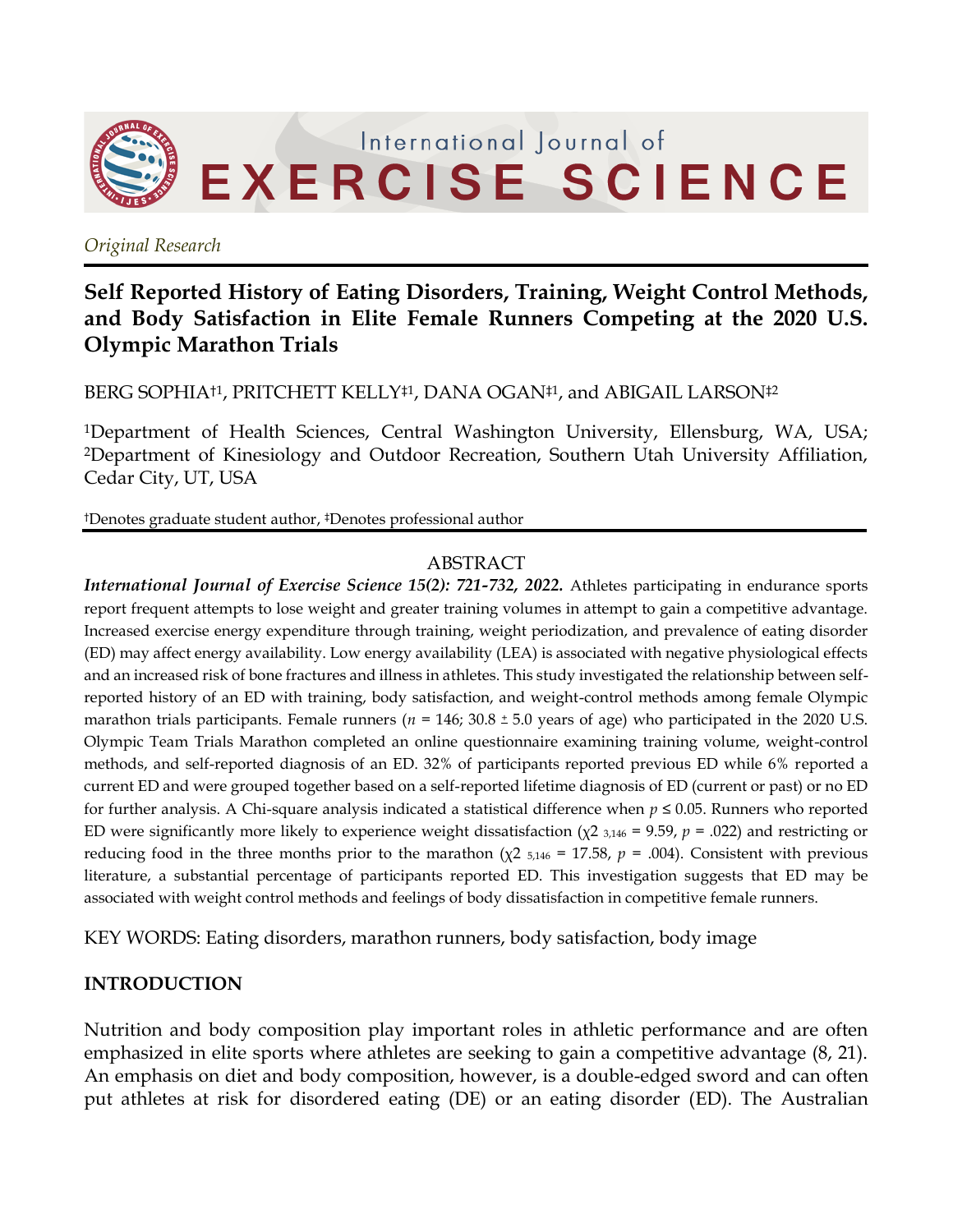Institute of Sport (AIS) and the National Eating Disorders Collaboration (NEDC) suggest that there is a spectrum of athlete eating habits that ranges from high performance nutrition to DE to a clinical ED. Furthermore, athletes may move along this spectrum over the course of their career and various training cycles. DE is a general term used to describe unhealthy or harmful eating habits to lose weight and may be an indicator for the development of an eating disorder. DE range from what is perceived as normal dieting to some of the same characteristics as an eating disorder (e.g. skipping meals, and compulsive exercise) but with lower severity. Clinical diagnosis of an ED, includes behavior that meets the Diagnostic and Statistical Manual of Mental Disorders (DSM-5) for a feeding and ED including Anorexia Nervosa, Bulimia Nervosa, Binge Eating Disorder, and other specified feeding and eating disorders (OSFED). Furthermore, it is more likely to observe DE, although more difficult to identify and evaluate, rather than a clinical eating disorder in athletes, however DE increases the risk for an developing an ED (25). Identifying risk for DE/ED is further complicated by weight periodization commonly practiced in sport for performance purposes (12, 21).

An increased prevalence of eating disorders has been reported among endurance athletes which may be attributed to the thought that extra weight negatively affects performance (19, 23). Risk factors for disordered eating in athletes include body dissatisfaction, low self-esteem, personality traits such as perfectionism, physical ideals, coaching behaviors and accepted "norms" within the sport, and participating in sports emphasizing leanness (including endurance sports, antigravitation sports such as pole vaulting, and sports with aesthetic considerations such as gymnastics) (8, 23, 25).

Elite athletes participating in endurance and weight-sensitive sports report more frequent attempts to lose weight, greater variation in weight during the year leading up to competition, and lower mean body weight in comparison to athletes in sports which do not emphasize leanness, including ice hockey, volleyball, and sailing (8). While attempts to lose weight and weight fluctuations may be signs of disordered eating, they should not be confused with body composition periodization in elite athletes, as described by Stellingwerff (2018) (21). Weight periodization if carefully overseen by a registered sports dietitian nutritionist to ensure that the athlete has adequate optimizing energy availability (EA), may help athletes achieve body composition goals while minimizing illness and injury risk, and maintaining eumenorrhea (21). For endurance athletes specifically, low body weight has been associated with faster race times (19, 21). However, Ackerman et al. (2020) states that body composition assessments for performance purposes should only be implemented in elite athletes with positive self-body image (1). Furthermore, weight periodization that implements healthful methods to achieve weight goals should not be "labeled" as disordered eating.

Body satisfaction plays an important role in the development of eating disorders (2, 18, 25). Anderson et al. (2016) notes that female athletes may be susceptible to both appearance and performance-related weight ideals (2). In addition, Prnjak et al. (2019) observed that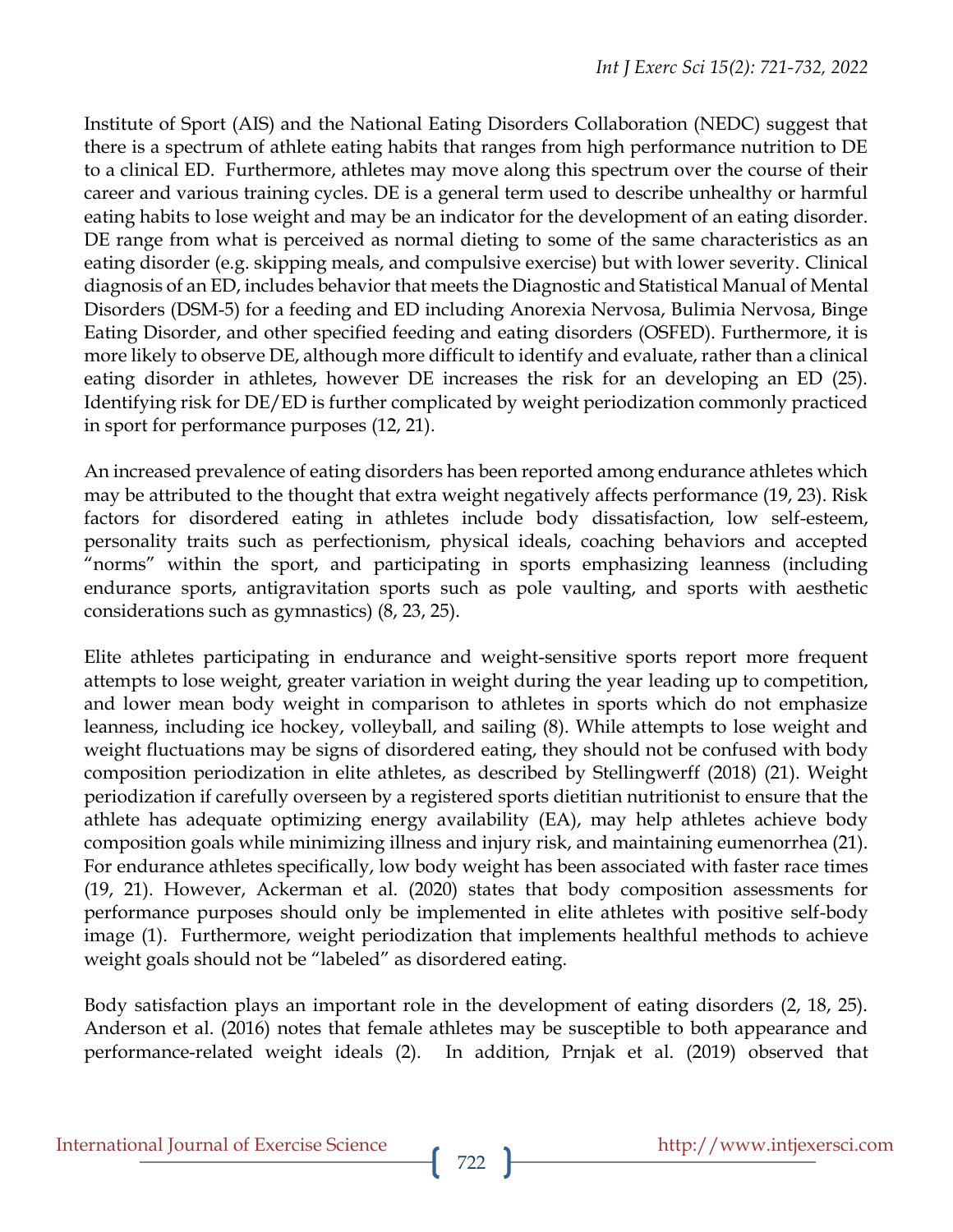perfectionism is a trait present in many high-level athletes which can stimulate both beneficial tendencies, like striving for high achievement, and harmful tendencies, like disordered eating.

Manipulating training volume, such as weekly mileage, is an important part of the training regimen for marathon runners; however, athletes with a history of ED and body weight dissatisfaction may use excessive exercise to control weight (11,14). Karp (2007) found that among female runners who qualified for the U.S. Olympic Marathon Trials, elite runners had higher mileage training volumes per week compared to national-class runners. Hulley and Hill (2001) found that elite female distance runners with a history of an eating disorder trained slightly more hours than the control group per week, although not significant (8, 11,14). Therefore, elite endurance athletes clearly have high training volumes, which may also be associated with disordered eating. For example, marathoners may reduce their energy intake intentionally to achieve a goal body composition which may be compulsively related to the presence of disordered eating, or due to unintentional under compensation of dietary intake relative to exercise energy expenditure (15, 21). Diets low in fat and high in carbohydrates make unintentional low energy intake more likely. Whether intentional or unintentional, and imbalance in energy intake compared to energy expenditure can lead to low energy availability. Low energy availability (LEA), defined as  $\leq$  30 kcal kg FFM<sup>-1</sup> day<sup>-1</sup>, exists when there is either a decrease in energy intake or an increase in exercise energy expenditure, or both, and can lead to negative physiological effects on bone, endocrine, and immune health (15, 25). The multitude of consequences associated with LEA are collectively referred to as Relative Energy Deficiency in Sports (RED-S) (16).

Many studies have evaluated the prevalence and risk of disordered eating, RED-S, and LEA among elite athletes (2, 5, 6, 11). However, to gain an understanding of the relationship between specific weight control methods, training volume, and self-reported history of /or current eating disorder, studies are warranted among sub-elite runners. Therefore, the purpose of this study is to investigate the relationship between eating disorders, weight-control methods, training, and body satisfaction among sub-elite/elite female runners.

### **METHODS**

### *Participants*

Female participants who qualified for and participated in the 2020 U.S. Olympic Team Trials Marathon (February 29, 2020; Atlanta, Georgia) of any age or ethnicity were eligible to participate in the study. Two weeks post-race, 396 qualified athletes were contacted via Facebook or Instagram direct message requesting their voluntary participation in the study. Athletes who chose to participate were directed to the Qualtrics survey via a link, and upon entering the Qualtrics site were given participation information regarding estimated time requirements, assurance of confidentiality, nature of the questions, and directions to be included in a random drawing for one of three \$100 Amazon gift cards for completing the questionnaire. Participants then agreed to the terms outlined in the informed consent (Question 1 of the survey) or could choose to close their browser window. All data collected was anonymous and email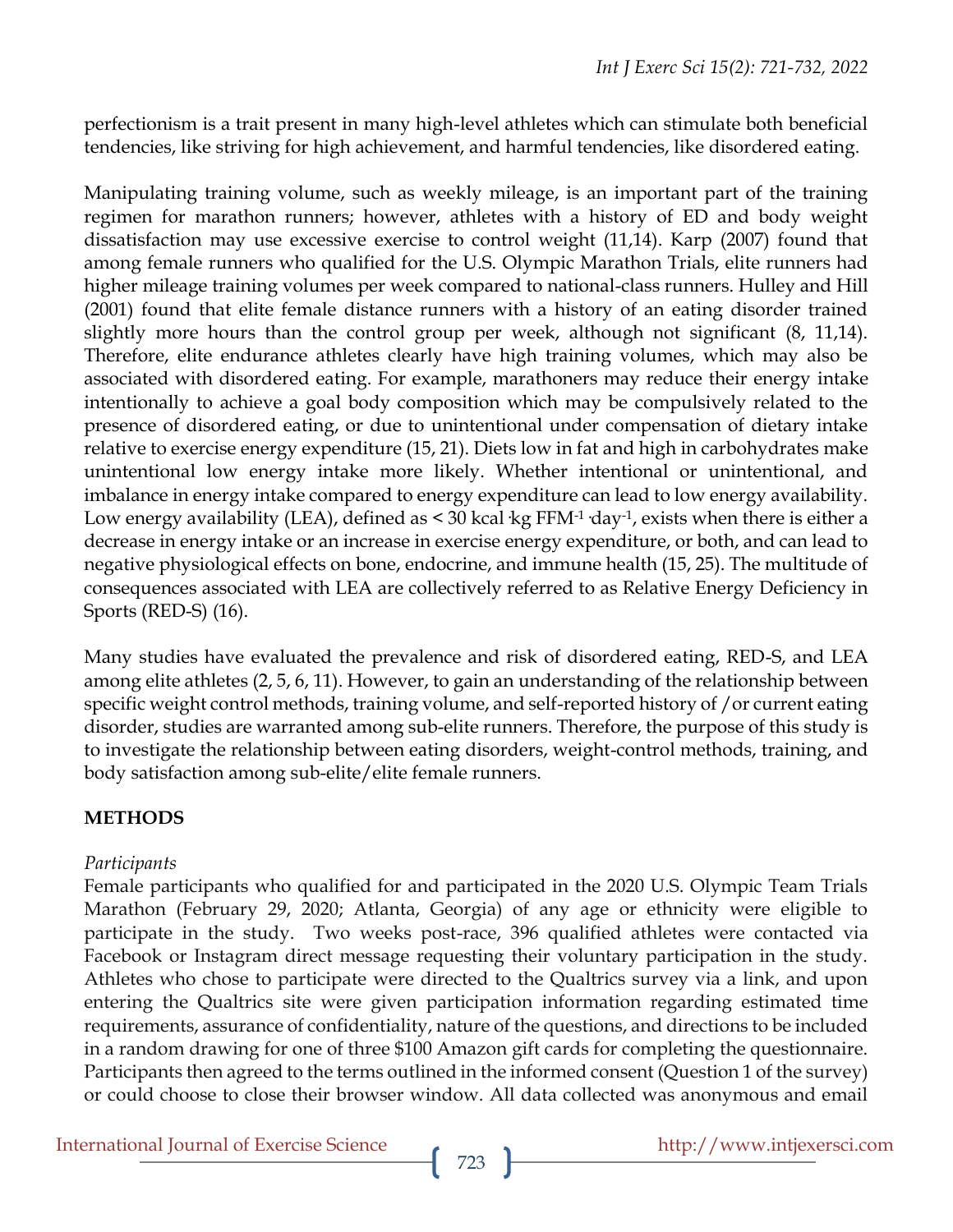addresses could not be traced back to any of the original survey responses. This study was granted approval by the Human Subjects Review Committee at Southern Utah University (#26- 01202b), and the research was conducted fully in accordance with the ethical standards of the International Journal of Exercise Science (17).

## *Protocol*

Data collection for this study was performed online from March 14, 2020 to April 8, 2020. A cross-sectional study was implemented where participants completed a survey via Qualtrics that included 34 questions, which included specific questions from a validated and reliable survey the LEAF-Q (Low Energy Availability in Female Athlete Questionnaire). For the purpose of this study, only questions 1-19 were analyzed. These questions included anthropometrics, fastest marathon time, body weight at fastest marathon time, average and peek week training volume (i.e., km per week), types of training (running, strength training, swimming, etc.) were analyzed. Questions regarding self-reported history or current ED, weight satisfaction, weightcontrol methods (through energy restriction), pursuing a race weight, are as follows:

*Have you ever been diagnosed with any of the following eating disorders?*

(Anorexia, Bulimia, Binge Eating Disorder, OSFED, NO)

- Do you currently struggle with any of the following eating disorders? (select all that apply) (Anorexia, Bulimia, Binge Eating Disorder, OSFED, NO)
- *"In the past three months have you been dissatisfied with your weight, meaning have you wanted to weigh less? (no, slightly dissatisfied, moderately dissatisfied, markedly dissatisfied)*
- *"In the last three months were you trying to achieve or maintain a specific weight?" (Y/N)*
- *"Do you consciously try to restrict or reduce the overall amount of food that you eat?" (Y/N)*
- "If yes, how did you achieve or maintain or "attempt" to maintain weight? (please select all that *apply)*

(By reducing kcalorie intake, By increasing exercise, using dietary supplements, Purging behaviors, Using pharmaceuticals, I didn't try to maintain a specific weight, Other, please explain)

 Do you consciously try to restrict or reduce the overall amount of food that you eat? (daily-never)

If participants answered "yes" to either question regarding self-reported history or current ED they were placed in the ED group. If participants answered "no" they were placed in the No ED group.

# *Statistical Analysis*

Data was analyzed using Microsoft Excel and SPSS. Descriptive data was reported as mean  $+$ standard deviation (SD) for age, weight, and height. Body mass index (BMI) was calculated using self-reported height and weight and was measured in kg/m<sup>2</sup>. Chi-square tests were performed to analyze nominal data, including presence of eating disorder, weight dissatisfaction, pursuing a race weight, food restriction, and training methods. Independent *t* tests and one-way analysis of variance (ANOVA) tests were used to compare longest training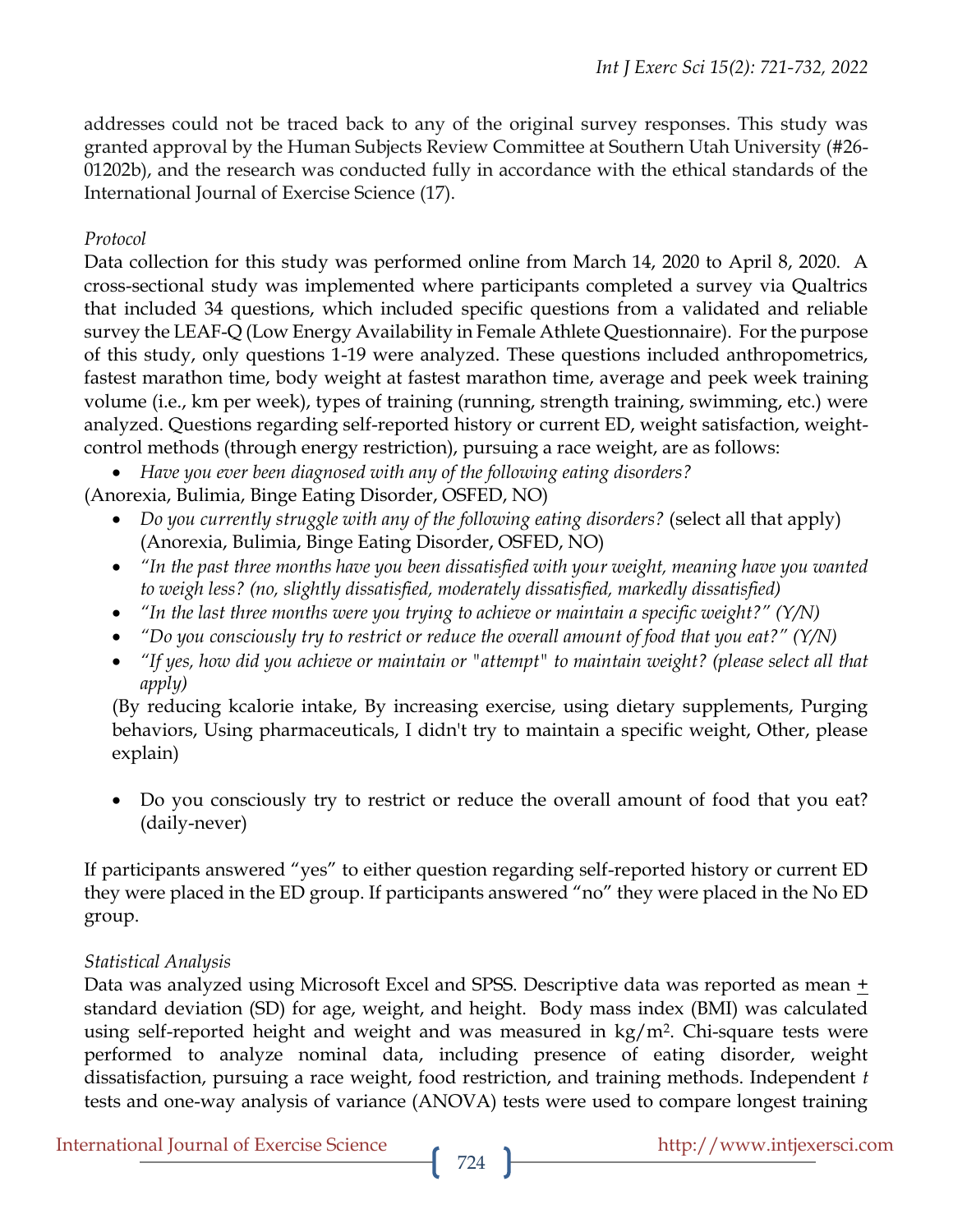run, training volumes (kilometers; km) and performance outcomes (marathon finish time) related to weight control methods and reported eating disorders. *P* values less than 0.05 were considered statistically significant.

### **RESULTS**

Out of 158 responses, 146 participants completed the questionnaire satisfactorily (90% or above completion status). Participant descriptive characteristics, longest training run, and performance are displayed in Table 1. Seven participants were excluded due to failure to complete the questions regarding past or current eating disorder. Five additional participants were excluded for reporting "I'm not sure" for both past ED and current ED (questions 18 and 19). There were no significant differences for descriptive characteristics**,** longest training run, and marathon performance between participants who self-reported ED versus NO ED (Table 1). The most frequently reported average weekly training volume was 129.6 – 144 km/ week, and peak week training volume was 129.6 – 144 km/ week. The most frequently reported peak week training volume for self-reported ED was 129.6 – 144 km/ week, and 113.6 - 128 km/week for the NO ED group. The most frequently reported average training volume self-reported ED 113.6 - 128 km/week, and NO ED was 129.6 – 144 km/ week.

| <b>AND 21</b> Handpain accempute characteristics, iongest training fail, and maratheri | Total                 | <b>ED</b> reported   | No ED                 |
|----------------------------------------------------------------------------------------|-----------------------|----------------------|-----------------------|
| Variable                                                                               | $(mean \pm SD)$       | $mean \pm SD$        | $mean \pm SD$         |
| N                                                                                      | 146                   | 48 (32.88%)          | 98 (67.12%)           |
| Age $(y)$                                                                              | $30.80 \pm 5.00$      | $29.07 \pm 4.39$     | $31.71 \pm 5.08$      |
| Height (cm)                                                                            | $166.39 \pm 7.53$     | $167.27 \pm 7.56$    | $165.96 \pm 7.52$     |
| Weight (kg)                                                                            | $53.76 \pm 4.75$      | $54.27 \pm 4.90$     | $53.52 \pm 4.69$      |
| BMI $(kg/m^2)$                                                                         | $19.41 \pm 1.42$      | $19.47 \pm 1.63$     | $19.38 \pm 1.33$      |
| Approximate weight<br>at fastest marathon time (kg)                                    | $53.09 \pm 4.70$      | $53.61 \pm 5.0$      | $52.85 \pm 4.58$      |
| Longest run in training (km)                                                           | $35.98 \pm 3.90$      | $35.73 \pm 3.80$     | $36.13 \pm 4.00$      |
| Fastest marathon time                                                                  | $2:39:57 \pm 0:08:05$ | $2:40:12 \pm 0:9:16$ | $2:39:49 \pm 0:07:27$ |

**Table 1.** Participant descriptive characteristics, longest training run, and marathon performance.

Data are displayed as mean  $\pm$  SD. BMI, body mass index.

Approximately 32% of participants reported an ED. Self-reported past diagnosis of ED was found to be significantly related to current presence of ED ( $\chi$ 2 <sub>1,146</sub> = 14.47,  $p$  < .001). Of those who reported an ED, 97% reported past diagnoses and 18% reported current struggles with an ED. Fifty-one percent of participants who reported past ED indicated anorexia nervosa, while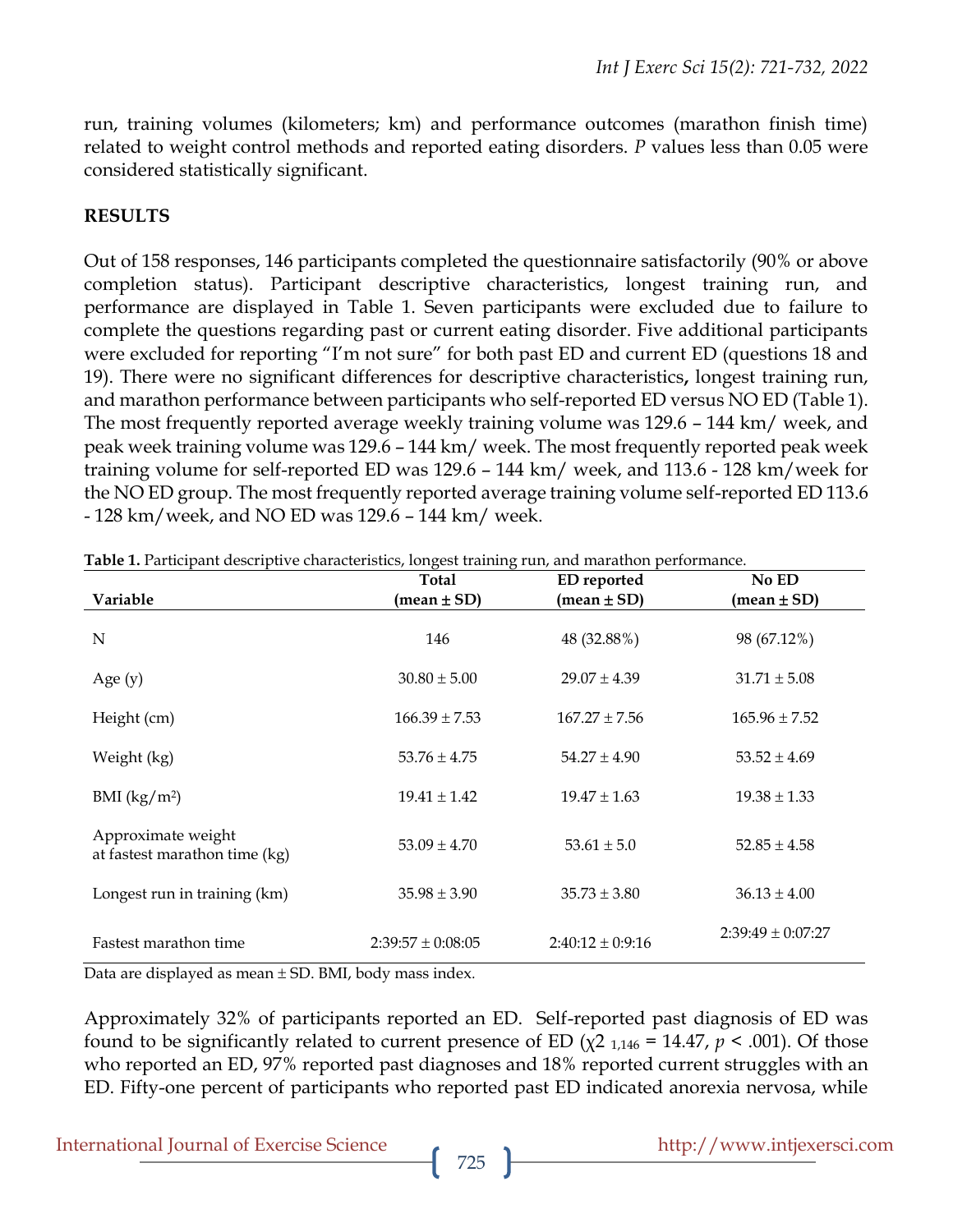55% of participants who reported current ED indicated OSFED (Table 2). Several participants reported experiencing more than one type of ED (Table 2).

|                   | Anorexia | <b>Bulimia</b> | BED       | <b>OSFED</b> | Participants reporting<br>multiple EDs |
|-------------------|----------|----------------|-----------|--------------|----------------------------------------|
| Past ED           | 24 (51%) | $12(26\%)$     | $9(19\%)$ | 18 (38%)     | ┸스                                     |
| <b>Current ED</b> | 3(33%)   | J(0%)          | $(11\%)$  | 5(55%)       |                                        |

**Table 2.** Types of Eating Disorders Reported

Data reported in number of participants. OSFED, other specified feeding and eating disorders. BED, binge eating disorder

Of all athletes, 67.1% reported consciously restricting or reducing energy intake, 44.5% reported some form of weight dissatisfaction, and 24.7% reported trying to achieve or maintain a specific race weight in the three months prior to the marathon (Table 3).

|  |  | Table 3. Frequency of self-reported weight control methods in all athletes, and in ED vs. NO ED. |  |  |
|--|--|--------------------------------------------------------------------------------------------------|--|--|
|  |  |                                                                                                  |  |  |

|                                                                              | All athletes              | <b>ED</b>                | <b>NO ED</b>             | Chi square |
|------------------------------------------------------------------------------|---------------------------|--------------------------|--------------------------|------------|
| Restricting food,<br>in any respect                                          | $(n = 146)$<br>98 (67.1%) | $(n = 48)$<br>41 (85.4%) | $(n = 98)$<br>57 (58.2%) | Test $p$   |
| $\rm No$                                                                     | 48 (32.9%)                | 7(14.6%)                 | 41 (41.8%)               |            |
| Total $(n, \%)$                                                              | 146 (100%)                | 48                       | 98                       | $0.001*$   |
| Weight dissatisfaction,<br>in any respect                                    | 65 (44.5%)                | 30 (62.5%)               | 35 (35.7%)               |            |
| No                                                                           | 81 (55.5%)                | 18 (37.5%)               | 63 (64.3%)               | $0.002*$   |
| Total $(n, \%)$                                                              | 146 (100%)                | 48                       | 103                      |            |
| Trying to achieve or<br>maintain race weight,<br>in any respect <sup>o</sup> | 36 (24.7%)                | 13 (27.1%)               | 23(23.5%)                |            |
| $\rm No$                                                                     | 109 (74.7%)               | 35 (72.9%)               | 74 (75.5%)               | 0.658      |
| Total $(n, \%)$                                                              | 145 (99.4%)               | 48 (100%)                | 97 (100%)                |            |

\* Significant difference between ED and NO ED when  $p < 0.05$ .  $n = 145$ , missing one response. Data are reported as n (%).

Figures 1 and 2 display frequency of self-reported weight dissatisfaction and frequency of selfreported energy restriction, respectively. Participants with a higher body weight were more likely to report weight dissatisfaction (*p* = .004). In addition, participants who reported ED were significantly more likely to consciously restrict food (χ2 5,146 = 17.58, *p* = .004) and experience weight dissatisfaction in the three months prior to the marathon (χ2 3,146 = 9.59, *p* = .022) than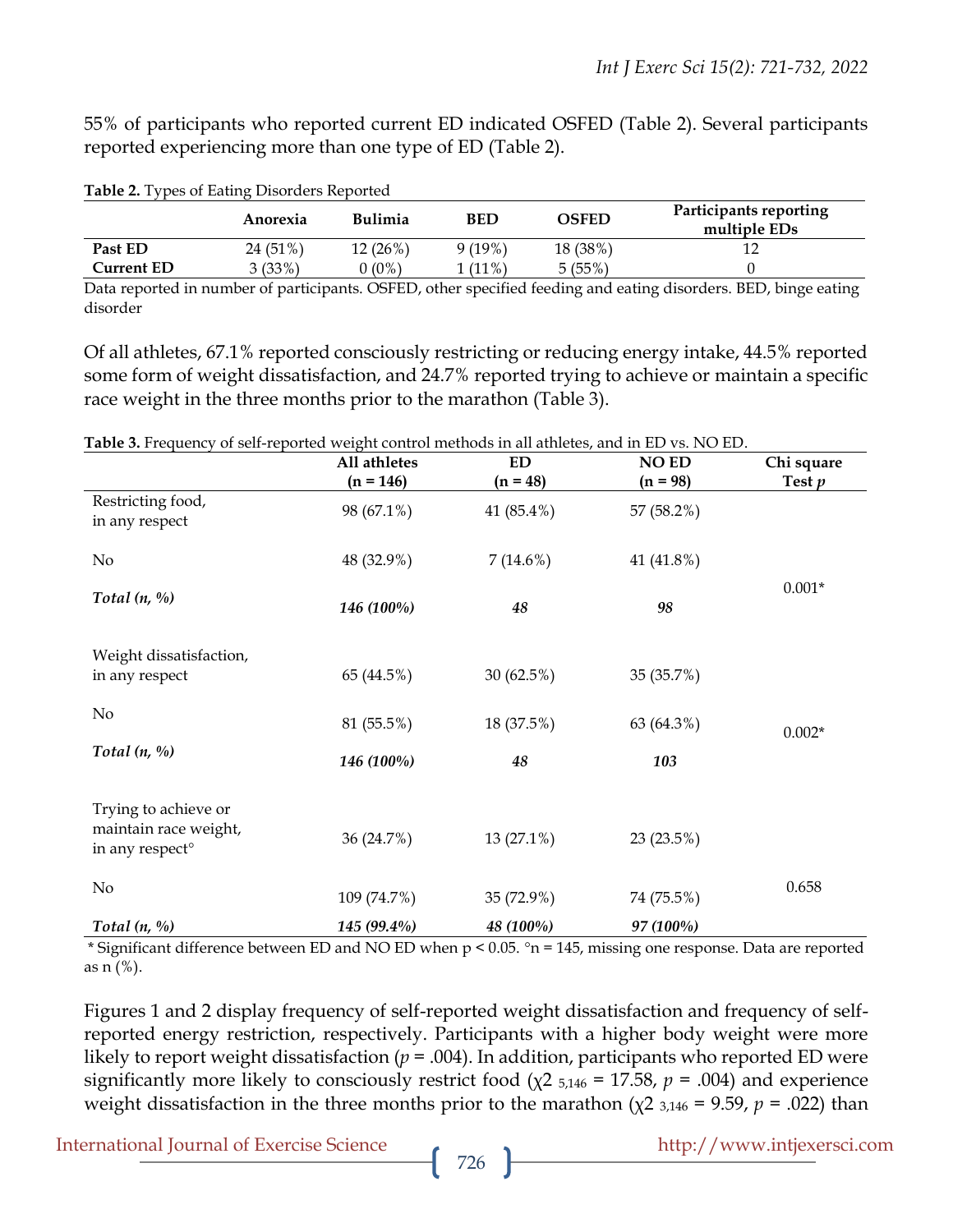those reporting no ED. ED was not associated with a significant difference in training volume, performance outcomes, or trying to achieve or maintain a specific race weight prior to the marathon. Figure 3 displays frequency of techniques participants used to achieve race weight. If participants answered "other" they were asked to explain. Some of the common answers included: "healthy eating, but not restricting", "hoping it would take care of itself via the training plan", "no sugar or alcohol", "reducing kcal but increasing protein intake to 2.2-2.4 grams/kg of body weight", and "keeping calories and energy expenditure the same.



Figure 1. Frequency of self-reported weight dissatisfaction in three months prior to marathon among all athletes, and in ED vs. NO ED. The majority of athletes (62.5%) reported experiencing some level of weight dissatisfaction.



**Figure 2.** Frequency of "consciously restricting or reducing food eaten" among all athletes, and in ED vs. NO ED. Of athletes who reported NO ED, 41 reported never engaging in food restriction, compared to just 7 ED athletes. Most athletes reported engaging in some level of energy restriction over the course of 1 year.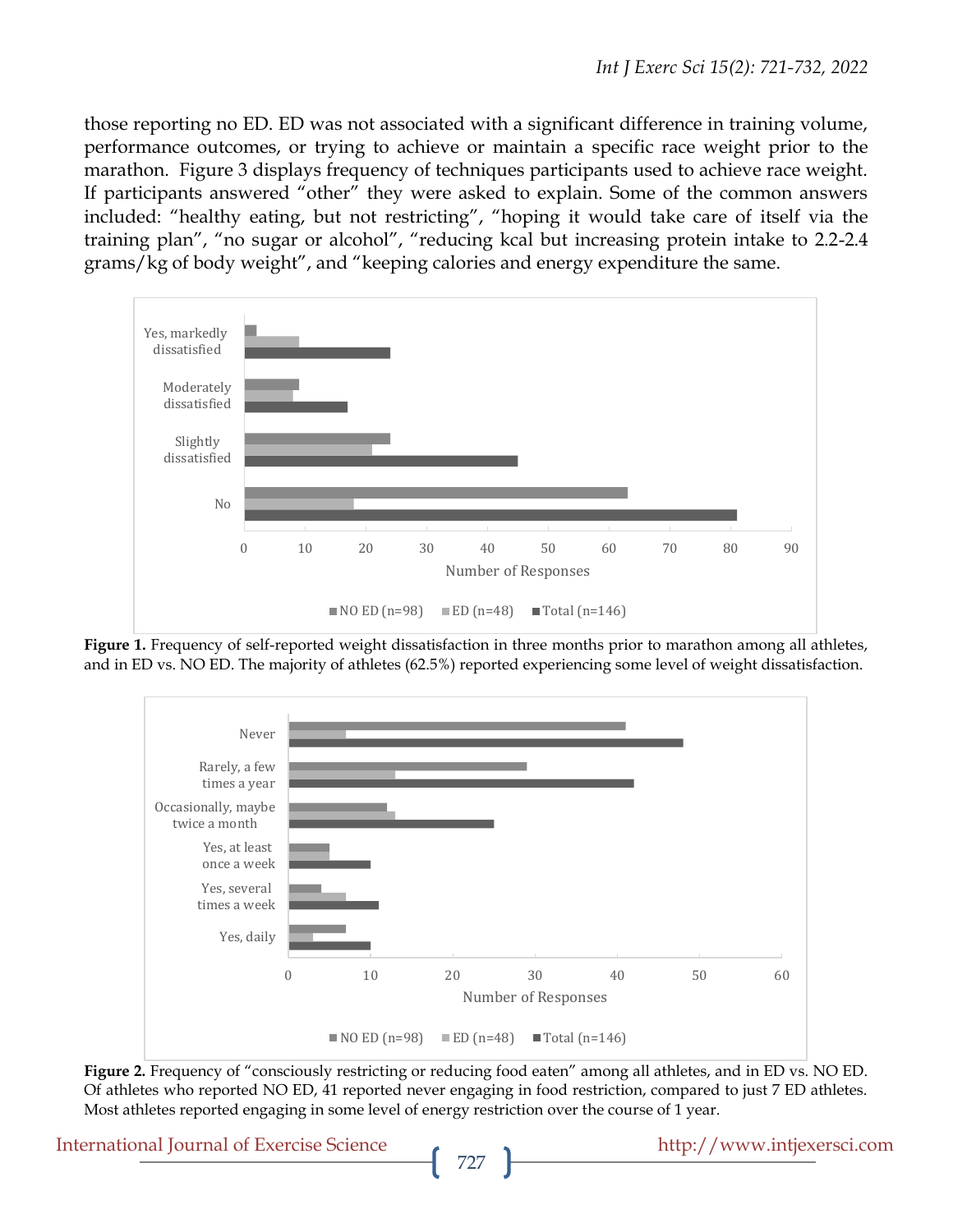

**Figure 3.** Self-reported techniques to achieve or maintain a "race weight" in the three months prior to the marathon. Reducing energy intake and increasing exercise were the most common methods used to achieve a race weight, although most participants reported not trying to achieve a specific race weight prior to the marathon. One participant reported using dietary supplements, while no participants reported using pharmaceuticals or purging behaviors."Other" allowed participants to type in a freeform answer.

# **DISCUSSION**

The current study examined the relationship between self-reported ED, body satisfaction, training and weight control methods among sub-elite female endurance runners competing at the 2020 U.S. Olympic Marathon Trials. The primary finding of this investigation suggests, among elite female marathoners who self-report a diagnosis of an ED (past or present), that there is a higher prevalence of conscious caloric restriction and body weight dissatisfaction when compared to elite female runners of similar ability with no ED history. In addition, body weight, BMI, and training volume were not related to ED, which may be a result of the homogeneity of the sample and similar training volumes that the runners reported in the three months prior to the marathon.

One-third of participants in this study reported an ED demonstrating some aspects of the selfreported lifetime prevalence of an eating disorder in the elite female endurance athlete population, which is consistent with previous studies (3, 23). A previous study examining eating disorders in elite distance runners found 16% of participants had an ED at the time of the study (11), while 6% of participants reported such in the current study. The prevalence of disordered eating/ED in aesthetic sports is estimated to be 40%, and 15-30% for elite female athletes (3) which is consistent with the 32% of participants reporting ED in this study. In contrast, the prevalence of disordered eating in the general population can range up to 21% which is lower than the prevalence noted in athletes from previous studies (3, 23). Eating disorders are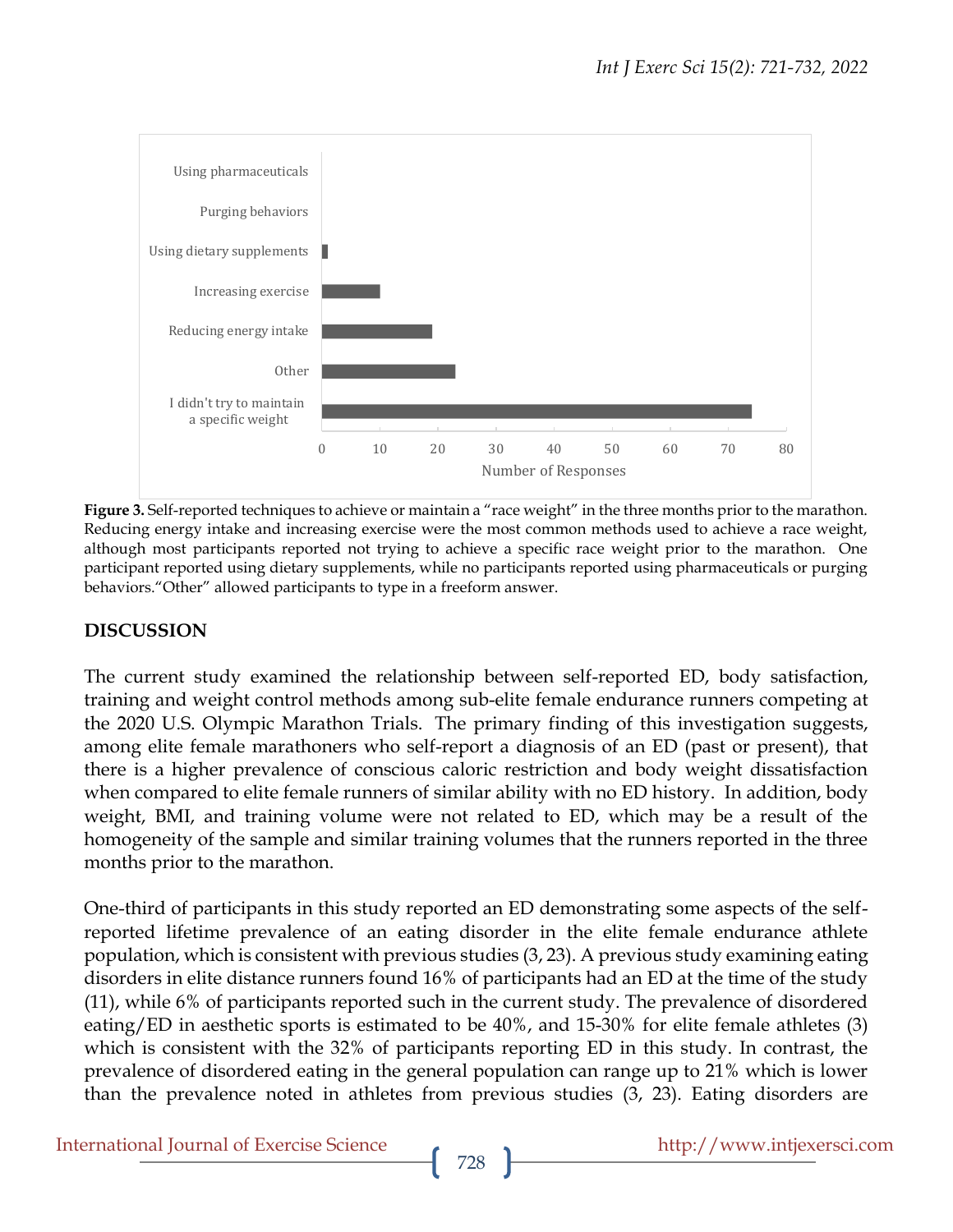historically underreported in the general population, and elite athletes may underreport eating disorders more frequently than non-athletes (22).

Athletes who reported ED were more likely to report body dissatisfaction than athletes that did not report ED, yet almost half of all the athletes reported some form of body dissatisfaction. Higher body weight was associated with greater body dissatisfaction. Research suggests that endurance athletes are more likely to suffer from disordered eating than athletes of other sports, and elite athletes likely possess a strong perfectionism trait (18, 22). These factors suggest that the elite female endurance athlete population is particularly vulnerable to body dissatisfaction and eating disorders. In fact, body satisfaction has been reported to be the largest independent predictor of dieting (18). Haakonssen et al. (2015) found over half of female cyclists reported a desire to change their body weight at least once a week, and about 14% of the cyclists reported a previous eating disorder diagnosis (7). While, another study showed body satisfaction acted as a mediator between perfectionism and disordered eating in synchronized swimmers (5).

Many factors contribute to the development of an ED, including body dissatisfaction, perfectionism, caloric restriction, compulsive exercise, and striving for a particular weight before competitions to enhance performance. Almost two-thirds of participants reported restricting or reducing food intake, however, the level of calorie restriction is unknown. These athletes may be participating in weight periodization which may help athletes reach desired body composition for competition while maintaining optimal EA (10, 21). While energy restriction may have been related to weight periodization, less than one-third of participants reported striving to achieve a particular race weight. Heikura et al. (2018) found that female athletes may be more conscious of extra carbohydrate and energy intake when engaging in weight periodization practices. Seventy-nine percent of female endurance athletes were found to eat significantly less energy on easy training days in comparison to 52% of the male athletes (10). Similar to Heikura et al. (2018), it is unclear if energy restriction is due to lower energy requirements of females, lack of knowledge, body image concerns, disordered eating, or a combination of factors in the current study.

No differences in training metrics (longest training run, weekly training volume) were found between participants that reported ED versus NO ED. These results may be attributed to the questions referring to the training in the three months prior to the marathon with athletes generally following similar training regimens in those months. No significant differences were found in performance metrics between participants reporting ED versus those that reported NO ED. Body weight and body mass index were not associated with marathon finishing time, in contrast to previous studies such as Rust et al. (2011) who found body mass index to be related to race time, although their study participants were male half marathoners (19). The lack of association in this study may be due to sampling of a homogenous population of athletes with similar body weights and marathon finish times. Similar to Sjodin and Svendenhag (1985), which notes that while there is a strong correlation between  $VO<sub>2</sub>$  max and marathon finish time in heterogenous populations, this relationship does not exist in homogenous populations (20).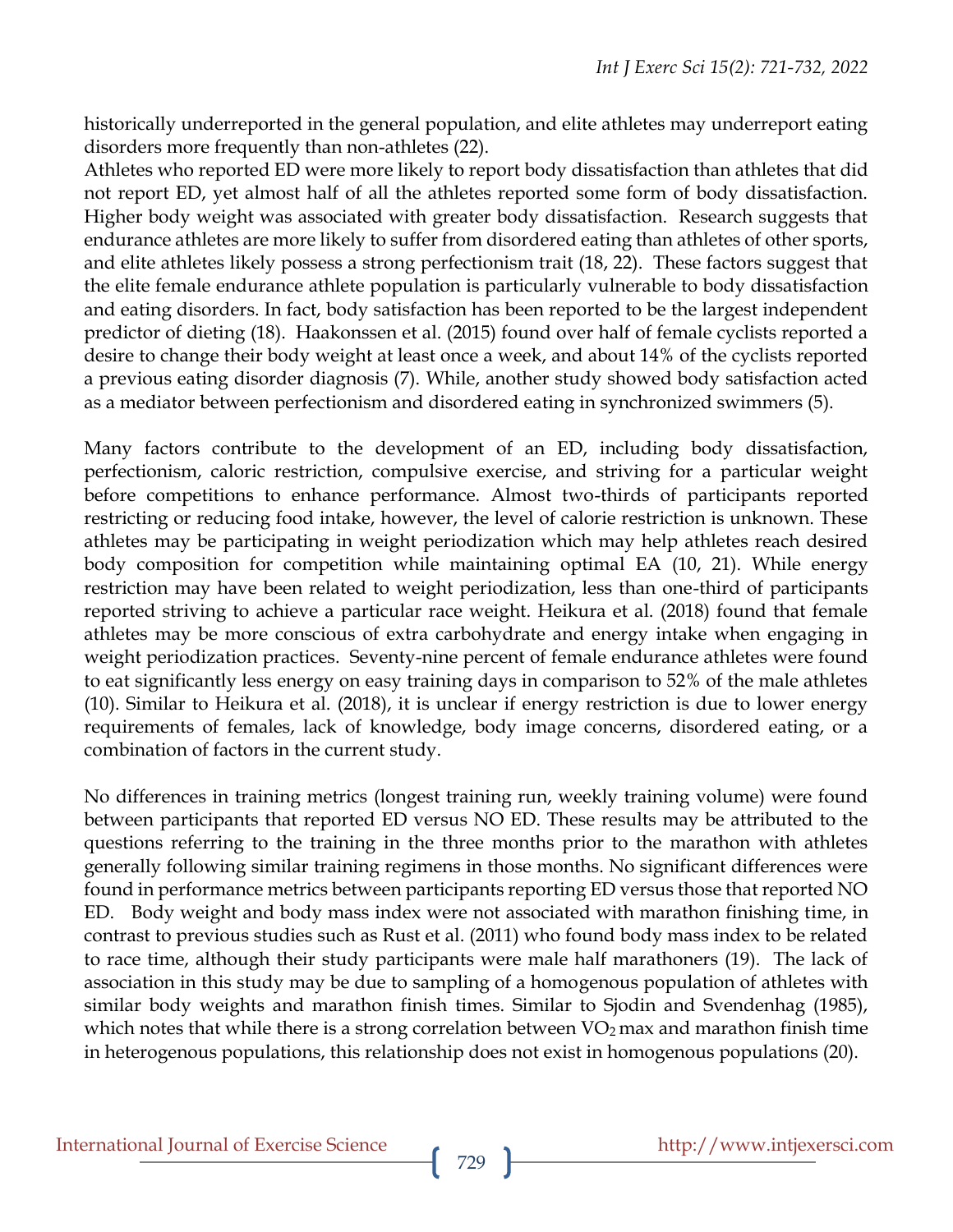Limitations of this study include the lack of a validated assessment tool to confirm a current or past diagnosis of ED, however there are only tools available to assess current risk of an ED, and are not diagnostic. Given the nature and timing of the survey as well as our very specific population of interest (females who Qualified for US Olympic Trials in the marathon), it would be almost impossible to have given the survey on multiple occasions to determine reliability. The survey was distributed at a very specific time point, thereby limiting any opportunity to determine test-retest reliability. However, including additional a validated eating disorder screening tool to assess ED risk would have increased the length of the survey but 34 may have enhanced the data collected on the behaviors associated with EDs in this population. In regards to the survey questions about weight control methods, it is not defined whether the weight control method used is healthful or not as this may be difficult to define in certain cases. For example, purging is not a healthy method, but some forms of energy restriction and increased exercise can be done in a healthful manner. Although we did not find a difference in training volume between ED and NO ED, assessing risk of exercise dependence in elite athletes may also be a beneficial metric since it often occurs in conjunction with disordered eating (4). Nevertheless, research concerning the relationship between eating disorders, training, body weight satisfaction, weight control methods in the elite female endurance athlete population is limited, especially among Olympic-caliber populations.

Disordered eating in athletes can contribute to an array of negative consequences including RED-S and negative performance effects (13). Prevention and early detection of disordered eating in athletes is vital for addressing the high prevalence of EDs among this at-risk population. Health and wellness should be emphasized over thinness ideals (25). Dieting is a primary risk factor for EDs, and should be avoided unless necessary for specific performance goals (24, 25). Dieting and weight periodization cannot realistically be fully eliminated from an athlete's training regimen, but they should be implemented mindfully. Frequent weighing, body composition testing, and team weigh-ins have been found to have negative effects on athletes (25). Providing thorough education on dieting, disordered eating, negative physiological and performance outcomes associated with LEA and the female athlete triad is one way to increase awareness among athletes (6, 21). Athlete should be referred to a registered sports dietitian nutritionist (RDN) when disordered eating is detected is important for accurate assessment and treatment (24). Finally, additional research focused on studying disordered eating among elite female endurance athletes is warranted, as they appear vulnerable to a dangerous combination of risk factors associated with eating disorders.

#### **REFERENCES**

1. Ackerman KE, Stellingwerff T, Elliott-Sale KJ, Baltzell A, Cain M, Goucher K, Fleshman L, Mountjoy ML. #REDS (Relative Energy Deficiency in Sport): Time for a revolution in sports culture and systems to improve athlete health and performance. Brit J of Sports Med 54(7): 369-370, 2020.

2. Anderson LM, Reilly EE, Gorrell S, Anderson DA. Running to win or to be thin? An evaluation of body dissatisfaction and eating disorder symptoms among adult runners. Body Image 17 : 43–47, 2016.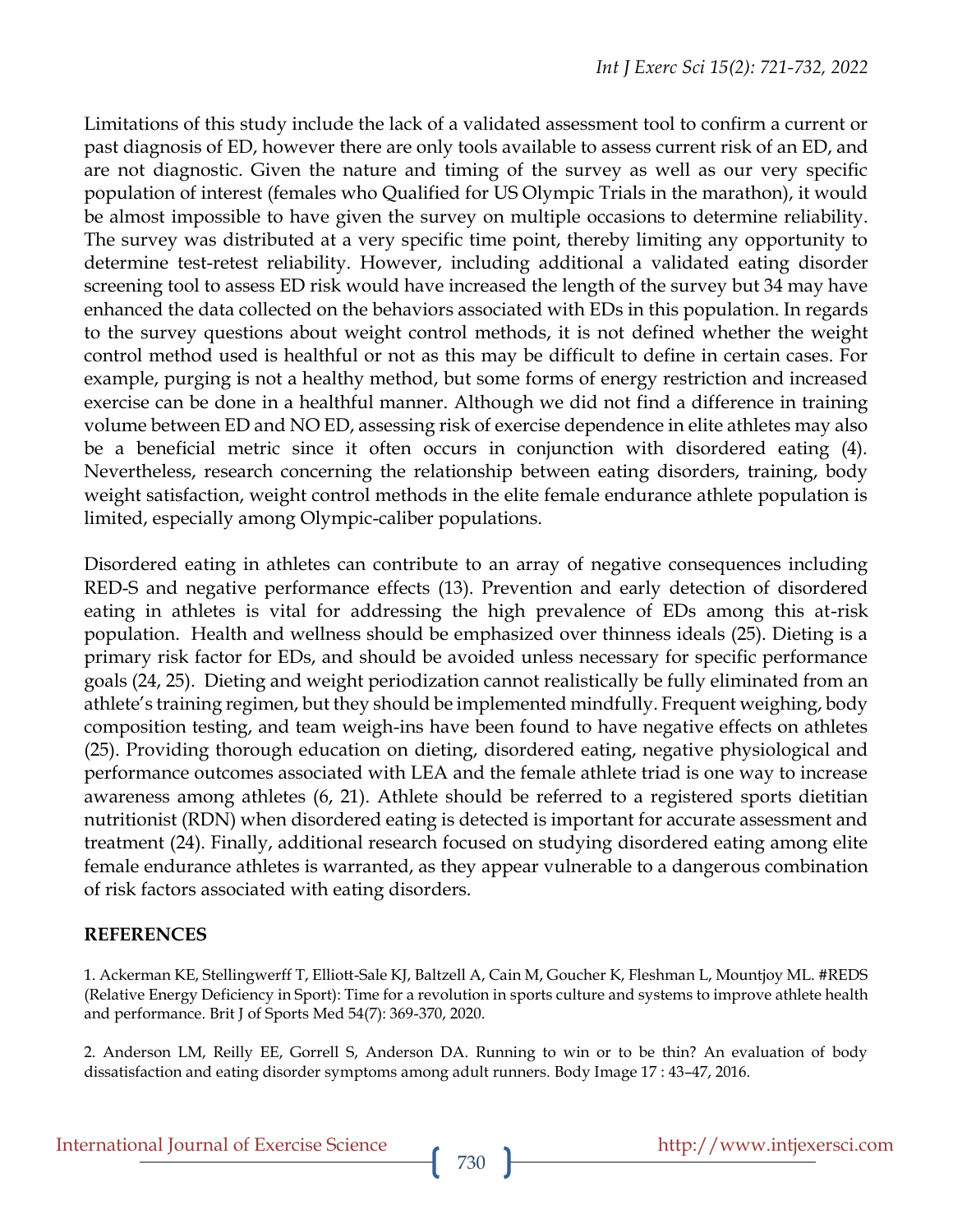3. Coelho GMO, Gomes AIS, Ribeiro BG, Soares EA. Prevention of eating disorders in female athletes. Open Access J Sports Med 4(5):105–113, 2014.

4. Cook B, Hausenblas H, Crosby R, Cao L, Wonderlich S. Exercise dependence as a mediator of the exercise and eating disorders relationship: A pilot study. Eating Behav 16:9–12, 2015.

5. Ferrand C, Megnan C, Rouviex M, Filaire E. Disordered eating, perfectionism and body-esteem of elite synchronized swimmers. Eur J Sport Sci 7(5):223–230, 2007.

6. Folscher LL, Grant CC, Fletcher L, Janse van Rensberg DC. Ultra-Marathon Athletes at Risk for the Female Athlete Triad. Sports Med – Open 1(29), 2015.

7. Haakonssen EC, Martin DT, Jenkins DG, Burke LM. Race Weight: Perceptions of Elite Female Road Cyclists. Inter J Sports Phys Perform 10: 311–317, 2015.

8. Hagmar M, Hirschberg AL, Berglund L, Berglund B. Special Attention to the Weight-Control Strategies Employed by Olympic Athletes Striving for Leanness Is Required: Clin J Sport Med 18(1): 5–9, 2008

9. Harris E, Barraclough B. Excess mortality of mental disorder. Br J Psych 173:11–53, 1998.

10. Heikura IA, Stellingwerff T, Burke LM. Self-Reported Periodization of Nutrition in Elite Female and Male Runners and Race Walkers. Frontiers Phys 9:1732, 2018.

11. Hulley AJ, Hill AJ. Eating disorders and health in elite women distance runners. Inter J Eating Dis 30(3):312– 317, 2001.

12. Jeukendrup AE. Periodized Nutrition for Athletes. Sports Med 47(S1):51–63, 2017.

13. Joy E, Kussman A, Nattiv A. 2016 update on eating disorders in athletes: A comprehensive narrative review with a focus on clinical assessment and management. Br J Sports Med 50(3):154–162, 2016.

14. Karp JR. Training Characteristics of Qualifiers for the U.S. Olympic Marathon Trials. Inter J Sports Phys Perform 2(1): 72–92, 2007.

15. Loucks AB. Low Energy Availability in the Marathon and Other Endurance Sports: Sports Med 37(4):348–352, 2007.

16. Mountjoy M, Sundgot-Borgen J, Burke L, Carter S, Constantini N, Lebrun C, Meyer N, Sherman R, Steffen K, Budgett R, Ljungqvist A. The IOC consensus statement: Beyond the Female Athlete Triad—Relative Energy Deficiency in Sport (RED-S). Br J Sports Med 48(7): 491–497, 2014.

17. Navalta JW, Stone WJ, Lyons S. Ethical Issues Relating to Scientific Discovery in Exercise Science. Inter J Exerc Sci 12(1): 1-8, 2019.

18. Prnjak K, Jukic I, Tufano JJ. Perfectionism, Body Satisfaction and Dieting in Athletes: The Role of Gender and Sport Type. Sports *7*(8): 181, 2019.

19. Rust C, Knechtle B, Knechtle P, Barandun U, Lepers R, Rosemann T. Predictor variables for a half marathon race time in recreational male runners. Open Access J Sports Med 113, 2011.

20. Sjodin B, Svendenhag J. Applied physiology of marathon running. Sports Med 2(2):83–99, 1985.